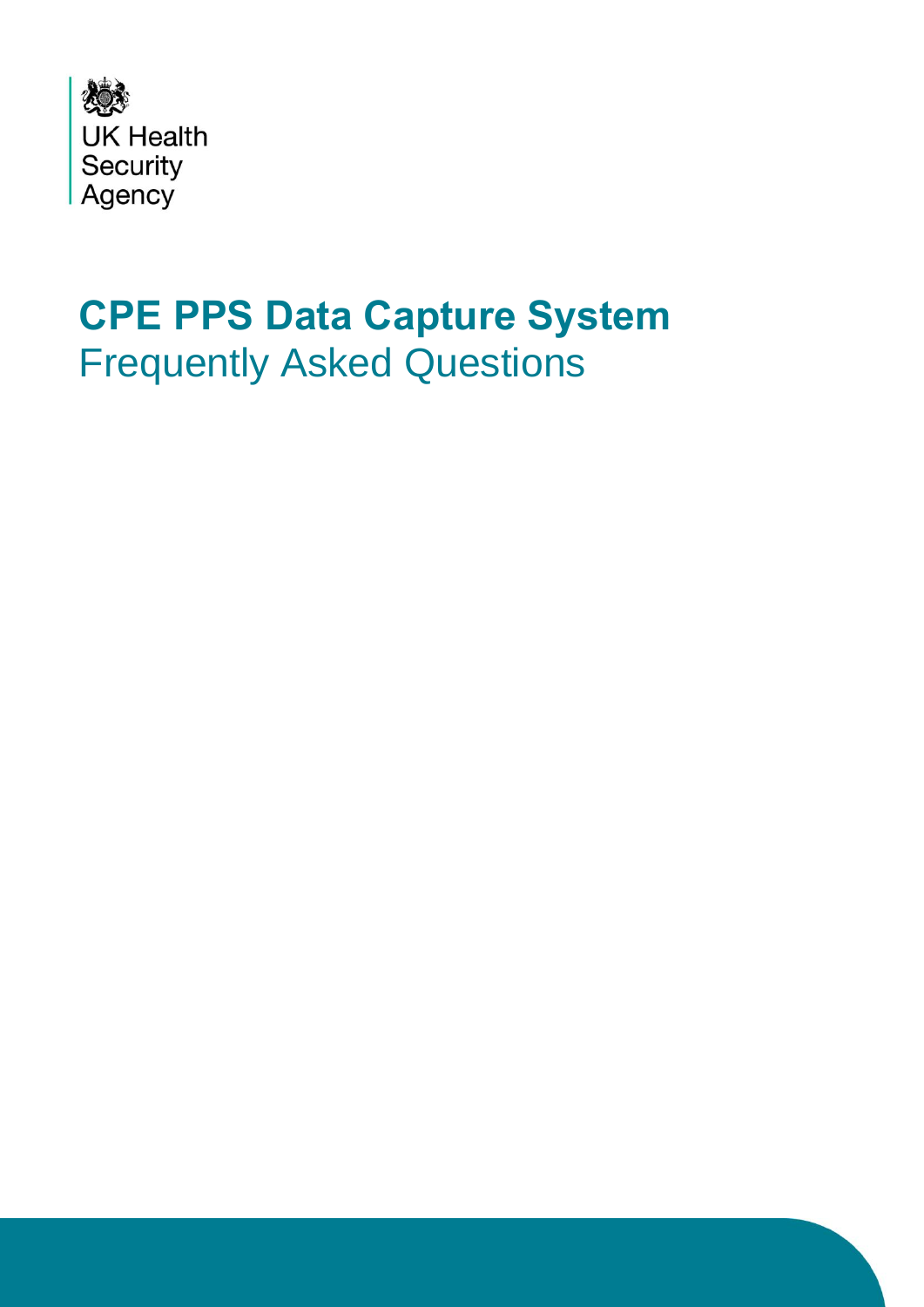# **Contents**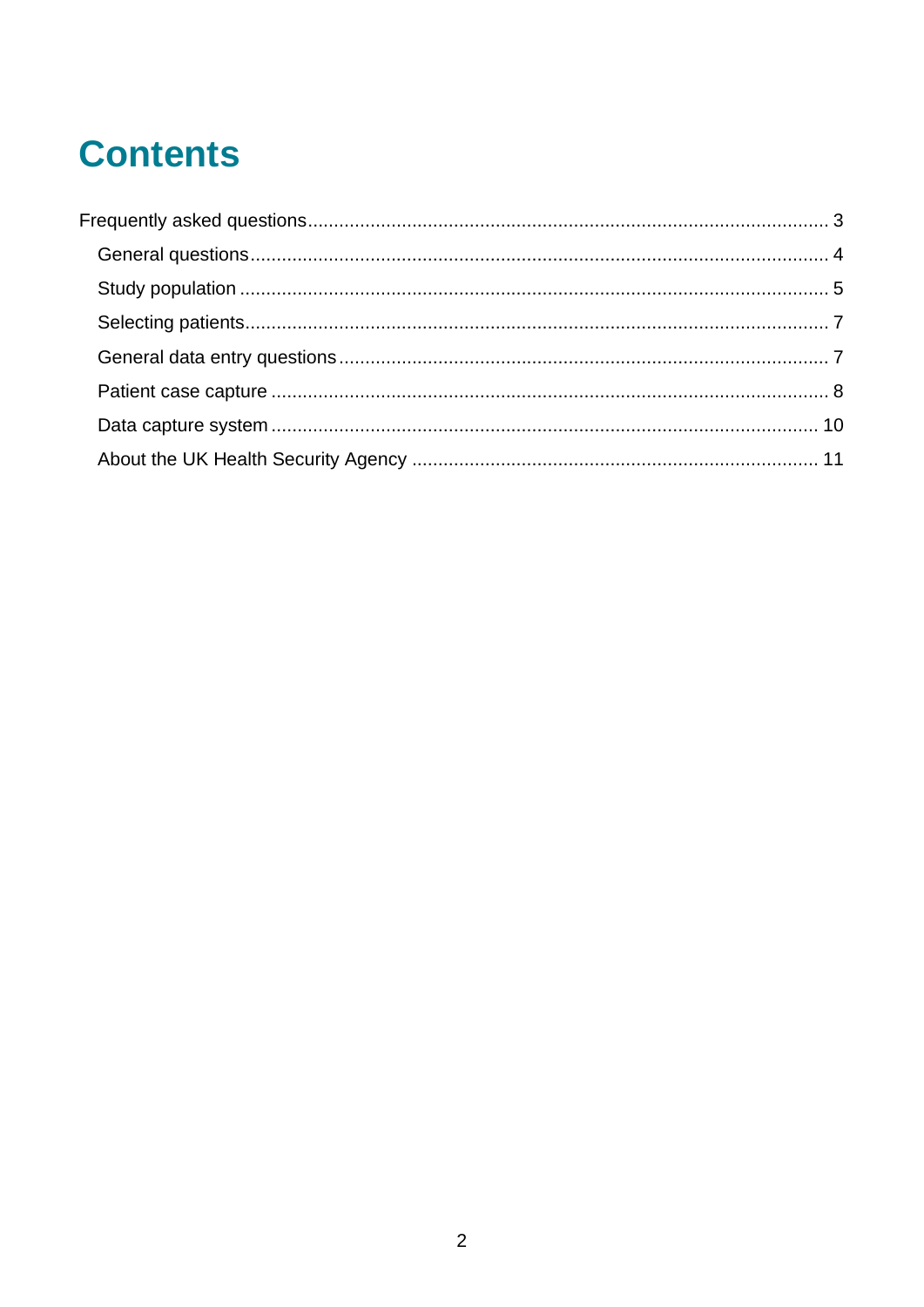# <span id="page-2-0"></span>**Document history**

| <b>Revision date</b> | <b>Author</b>                       | <b>Version</b> |
|----------------------|-------------------------------------|----------------|
|                      |                                     |                |
| 22/04/2022           | <b>UK Health Security</b><br>Agency | 1.0            |
| 27/04/2022           | <b>UK Health Security</b><br>Agency | 1.1            |
|                      |                                     |                |
|                      |                                     |                |
|                      |                                     |                |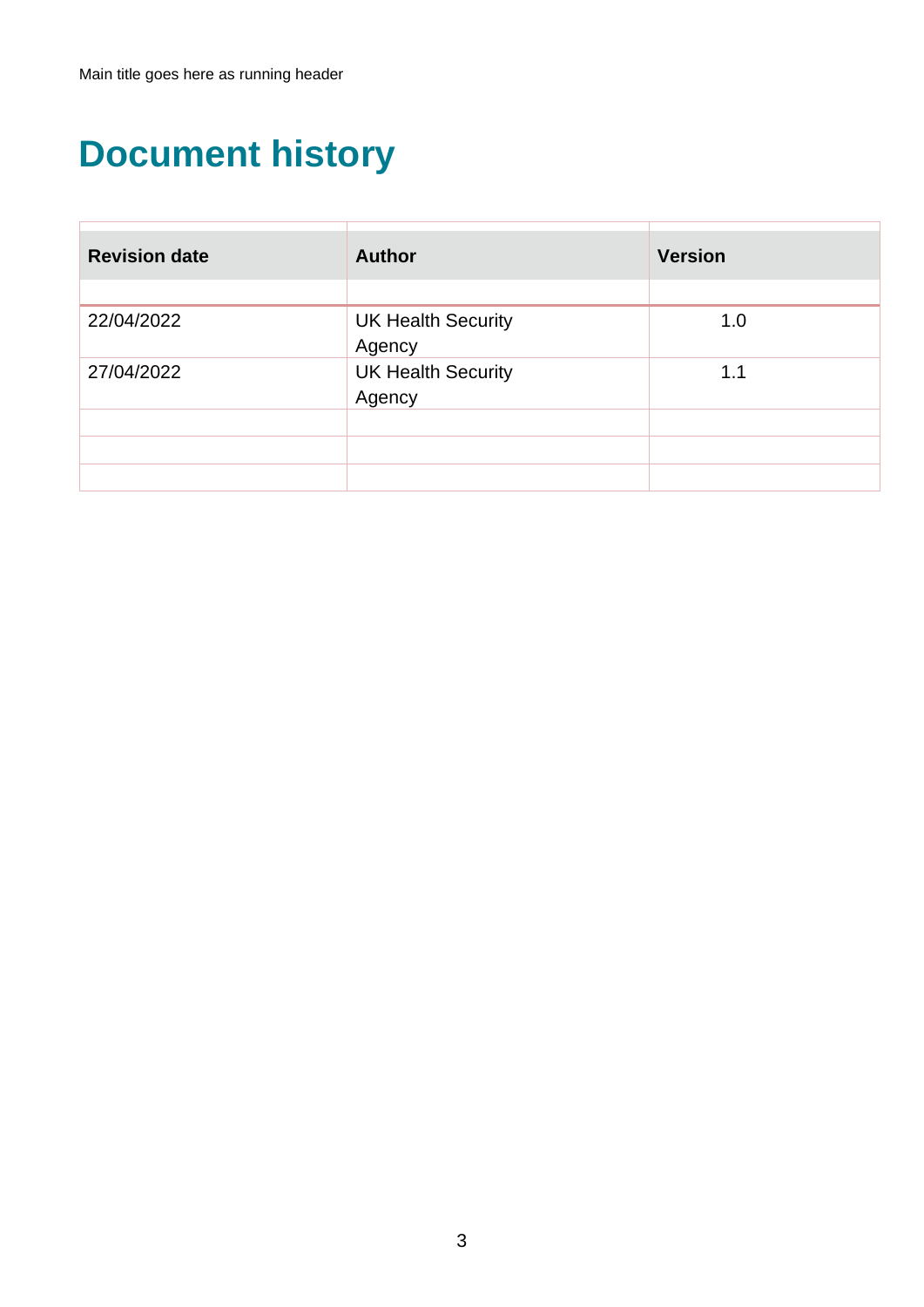# **Frequently asked questions**

## <span id="page-3-0"></span>General questions

#### **What are the key survey dates?**

DCS registration period: From Thursday 7 April Survey period: Tuesday 19 April to Monday 2 May inclusive Additional data entry period: Tuesday 3 May to Sunday 15 May inclusive

#### **Where can I access the study protocol?**

[Study protocol](https://icudcs.phe.org.uk/ContentManagement/LinksAndAnnouncements/CPEPPS_Protocol_v1.0_final.pdf) is located [here](https://icudcs.phe.org.uk/ContentManagement/LinksAndAnnouncements/CPEPPS_Protocol_v1.0_final.pdf)

#### **Where can I access help?**

[Help pages](https://icudcs.phe.org.uk/WebPages/InternalContentPage.aspx?11ovqDVPVmFZOS+J8UxUwWGvxrbYVpaPGY/tFoNYlY0=) can be accessed without logging into the data capture system (DCS). On these pages you will find step-by-step user guides on all aspects of using the DCS.

#### **Will there be a data collection form?**

The data collection forms are online on the Data Capture System. We have also provided printable data capture forms which you can collect data in but someone from the trust will need to enter data from paper forms on to the online data capture system. Printable data capture forms are available from the [help pages.](https://icudcs.phe.org.uk/WebPages/InternalContentPage.aspx?11ovqDVPVmFZOS+J8UxUwWGvxrbYVpaPGY/tFoNYlY0=)

#### **How can I register for participating in the CPE PPS?**

You can register at any time up to and including 2<sup>nd</sup> May by clicking on the 'Register' link on the [ICU Surveillance home page.](https://icudcs.phe.org.uk/WebPages/GeneralHomePage.aspx) For details on how to register, please see the ['Create New](https://icudcs.phe.org.uk/ContentManagement/LinksAndAnnouncements/CPEPPSDCS_UserManagement_Create_New_Account_UserGuide_final.pdf)  [Account'](https://icudcs.phe.org.uk/ContentManagement/LinksAndAnnouncements/CPEPPSDCS_UserManagement_Create_New_Account_UserGuide_final.pdf) user guide.

#### **Is this a portfolio study? Can the data be collected by research nurses if they have registered?**

It is an audit. Authorised healthcare workers can collect the data. It is not a portfolio study and does not contribute to academic research.

#### **Is this PPS on NIHR Portfolio? Will accruals count for Trusts, (?on EDGE) and need Trust R&D C&C?**

No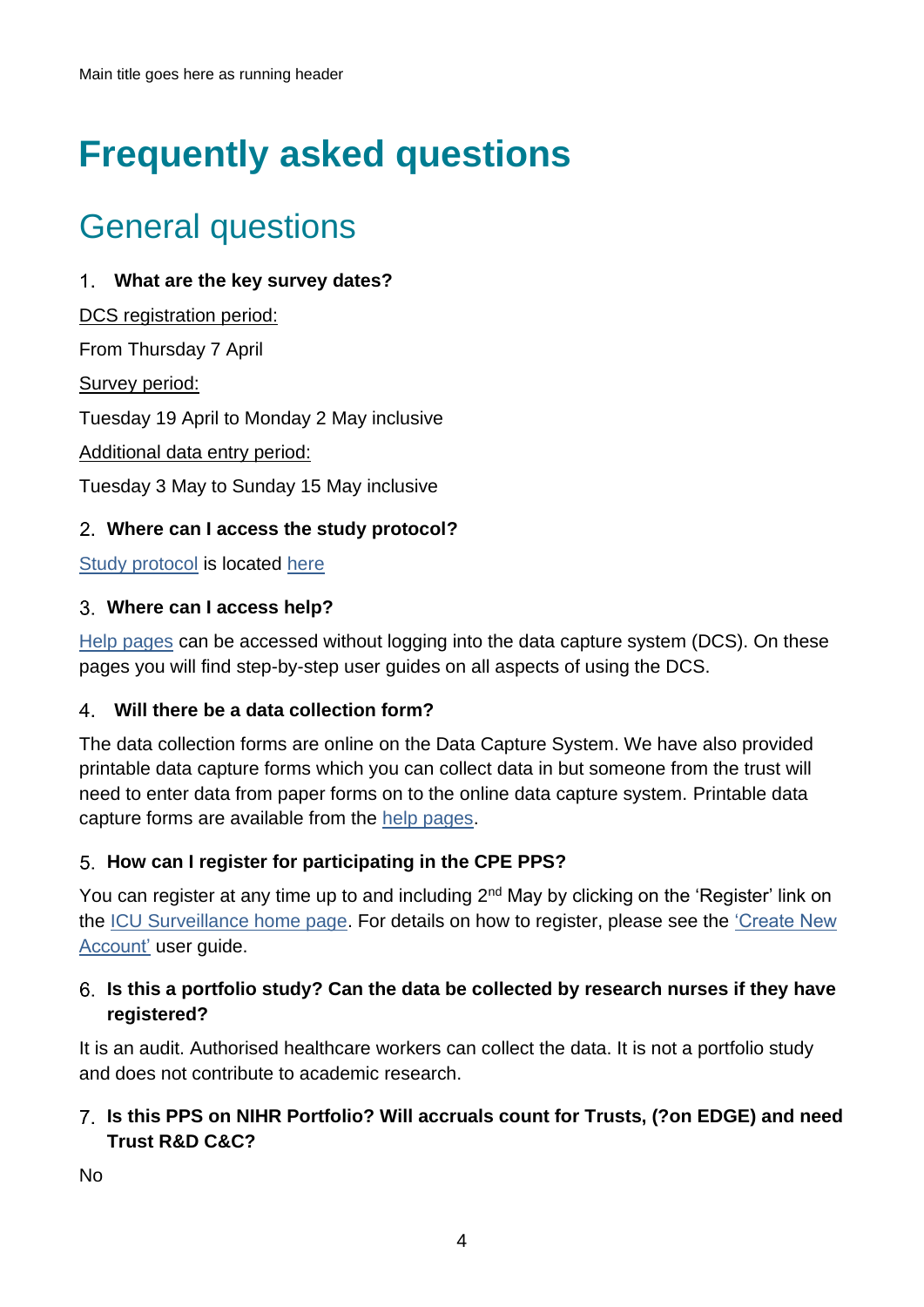#### **I missed the training session, will this be repeated?**

There won't be another training session, but this has been recorded and the recording will be made available. The demo videos and user guides are available from the [help pages.](https://icudcs.phe.org.uk/WebPages/InternalContentPage.aspx?11ovqDVPVmFZOS+J8UxUwWGvxrbYVpaPGY/tFoNYlY0=)

We will have 2x drop-in trouble-shooting sessions during the data collection period and there will be email support throughout

#### **Is this an audit? It requires entry of patient ID data, so cannot be registered as research without consent, right?**

This is an audit

#### **So is the data collection snap shotting one particular day in our ITU's?**

Yes

#### **Who will you send the registration email link too?**

The registration link has been sent to all attendees of the training, all those who responded to the Select Survey to confirm their Trust's participation and to the original invitees for each Trust.

#### **How do I access the Select Survey to indicate my Trust's interest in participating in the survey?**

You can access the SelectSurvey via the following link: [https://surveys.phe.org.uk/TakeSurvey.aspx?SurveyID=94K0n8332.](https://surveys.phe.org.uk/TakeSurvey.aspx?SurveyID=94K0n8332)

This will enable you to indicate which ICUs in your Trust you would like to added to the system and enable you to register on the DCS for your corresponding ICU and Trust. We also need a point of contact from the select survey for audit purposes so it needs to be completed at least once per Trust.

## <span id="page-4-0"></span>Study population

#### **If the NICU has mixed level beds (ITU, HDU, SCBU and LNU) within the unit, which will be included in the survey?**

The sample size calculations for the study are based on the bed type so it depends on whether you would report these babies to the NHSE Critical Care Bed Capacity and Occupancy return as occupied. If you would consider these beds occupied for this submission, then please include the all of the currently occupied HDU beds in your sample, if not then it is only the HDU/ICU criteria babies.

The guidance document for the NHSE Critical Care Bed Capacity and Occupancy return can be found here: [https://www.england.nhs.uk/statistics/wp](https://eur01.safelinks.protection.outlook.com/?url=https%3A%2F%2Fwww.england.nhs.uk%2Fstatistics%2Fwp-content%2Fuploads%2Fsites%2F2%2F2019%2F11%2FMSitRep-Guidance-v1.09.pdf&data=05%7C01%7CJocelyn.Elmes%40phe.gov.uk%7C7de564336607428982a808da22e5299a%7Cee4e14994a354b2ead475f3cf9de8666%7C0%7C0%7C637860664873355722%7CUnknown%7CTWFpbGZsb3d8eyJWIjoiMC4wLjAwMDAiLCJQIjoiV2luMzIiLCJBTiI6Ik1haWwiLCJXVCI6Mn0%3D%7C3000%7C%7C%7C&sdata=LACwEWNQKAFjkThSWTcD0A8PCvkjR5mOyciQMIKkyMg%3D&reserved=0)[content/uploads/sites/2/2019/11/MSitRep-Guidance-v1.09.pdf](https://eur01.safelinks.protection.outlook.com/?url=https%3A%2F%2Fwww.england.nhs.uk%2Fstatistics%2Fwp-content%2Fuploads%2Fsites%2F2%2F2019%2F11%2FMSitRep-Guidance-v1.09.pdf&data=05%7C01%7CJocelyn.Elmes%40phe.gov.uk%7C7de564336607428982a808da22e5299a%7Cee4e14994a354b2ead475f3cf9de8666%7C0%7C0%7C637860664873355722%7CUnknown%7CTWFpbGZsb3d8eyJWIjoiMC4wLjAwMDAiLCJQIjoiV2luMzIiLCJBTiI6Ik1haWwiLCJXVCI6Mn0%3D%7C3000%7C%7C%7C&sdata=LACwEWNQKAFjkThSWTcD0A8PCvkjR5mOyciQMIKkyMg%3D&reserved=0)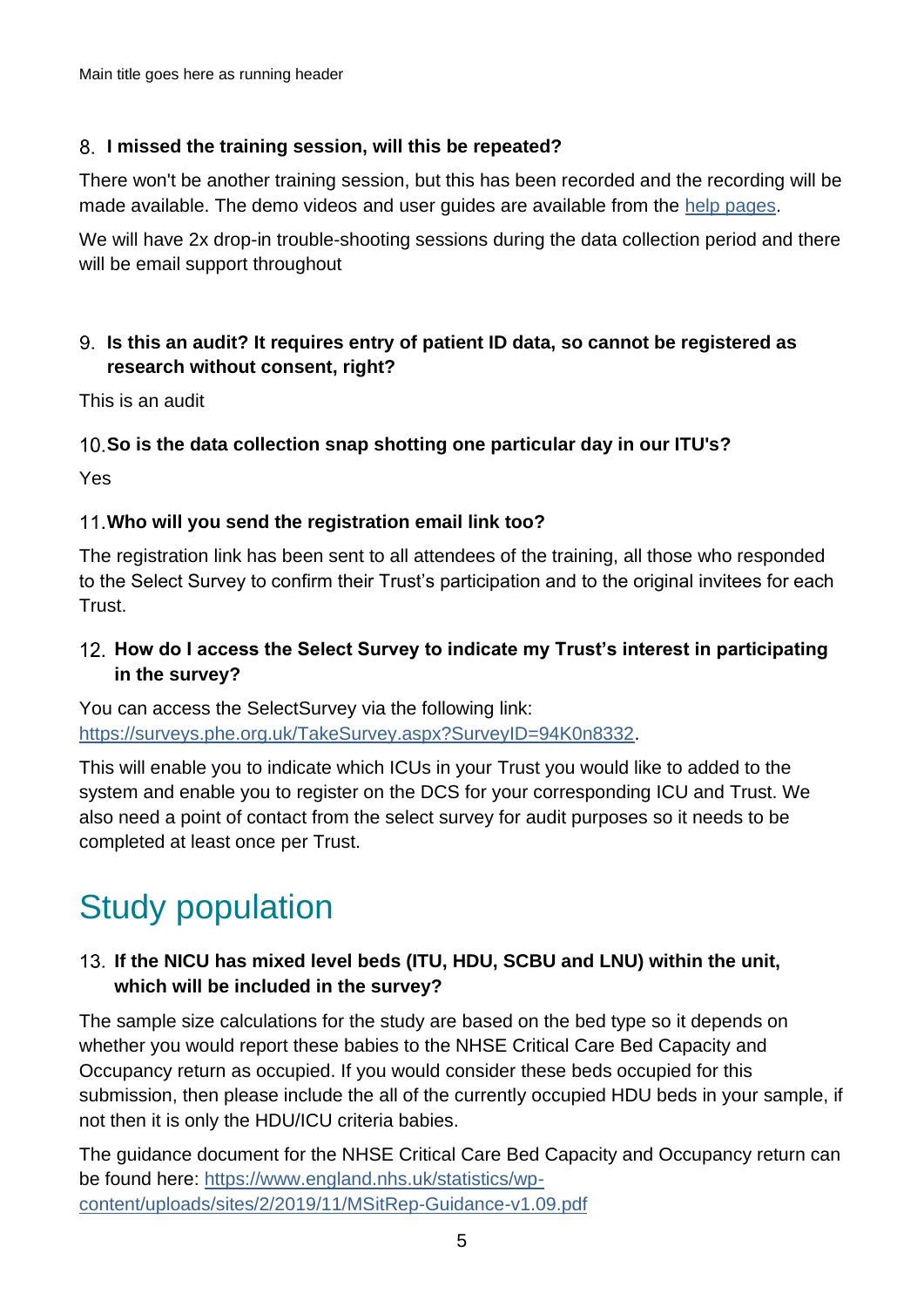Landing page: [Statistics » Critical Care Bed Capacity and Urgent Operations Cancelled](https://eur01.safelinks.protection.outlook.com/?url=https%3A%2F%2Fwww.england.nhs.uk%2Fstatistics%2Fstatistical-work-areas%2Fcritical-care-capacity%2F&data=05%7C01%7CJocelyn.Elmes%40phe.gov.uk%7C7de564336607428982a808da22e5299a%7Cee4e14994a354b2ead475f3cf9de8666%7C0%7C0%7C637860664873355722%7CUnknown%7CTWFpbGZsb3d8eyJWIjoiMC4wLjAwMDAiLCJQIjoiV2luMzIiLCJBTiI6Ik1haWwiLCJXVCI6Mn0%3D%7C3000%7C%7C%7C&sdata=Fc6bznzr0vgJquLrNa4rxOY8QOM6qk4niLCwhrs%2F0gQ%3D&reserved=0)  [\(england.nhs.uk\)](https://eur01.safelinks.protection.outlook.com/?url=https%3A%2F%2Fwww.england.nhs.uk%2Fstatistics%2Fstatistical-work-areas%2Fcritical-care-capacity%2F&data=05%7C01%7CJocelyn.Elmes%40phe.gov.uk%7C7de564336607428982a808da22e5299a%7Cee4e14994a354b2ead475f3cf9de8666%7C0%7C0%7C637860664873355722%7CUnknown%7CTWFpbGZsb3d8eyJWIjoiMC4wLjAwMDAiLCJQIjoiV2luMzIiLCJBTiI6Ik1haWwiLCJXVCI6Mn0%3D%7C3000%7C%7C%7C&sdata=Fc6bznzr0vgJquLrNa4rxOY8QOM6qk4niLCwhrs%2F0gQ%3D&reserved=0)

#### **We have some babies admitted to the NNU unit who are not HDU/ICU despite being in a HDU capacity bed. Do we need to include these neonates in our study? Or only include the three neonates that meet ICU/HDU criteria?**

The sample size calculations for the study are based on the bed type so it depends on whether you would report these babies to the NHSE Critical Care Bed Capacity and Occupancy return as occupied. If you would consider these beds occupied for this submission, then please include the all of the currently occupied HDU beds in your sample, if not then it is only the HDU/ICU criteria babies.

The guidance document for the NHSE Critical Care Bed Capacity and Occupancy return can be found here: [https://www.england.nhs.uk/statistics/wp](https://eur01.safelinks.protection.outlook.com/?url=https%3A%2F%2Fwww.england.nhs.uk%2Fstatistics%2Fwp-content%2Fuploads%2Fsites%2F2%2F2019%2F11%2FMSitRep-Guidance-v1.09.pdf&data=05%7C01%7CJocelyn.Elmes%40phe.gov.uk%7Cc635f1ad3ad941bea99508da27948cfe%7Cee4e14994a354b2ead475f3cf9de8666%7C0%7C0%7C637865816230238980%7CUnknown%7CTWFpbGZsb3d8eyJWIjoiMC4wLjAwMDAiLCJQIjoiV2luMzIiLCJBTiI6Ik1haWwiLCJXVCI6Mn0%3D%7C3000%7C%7C%7C&sdata=D23Z18PgbW%2FgS2twM778rMoXJZltqw7JgLQvWB0n740%3D&reserved=0)[content/uploads/sites/2/2019/11/MSitRep-Guidance-v1.09.pdf](https://eur01.safelinks.protection.outlook.com/?url=https%3A%2F%2Fwww.england.nhs.uk%2Fstatistics%2Fwp-content%2Fuploads%2Fsites%2F2%2F2019%2F11%2FMSitRep-Guidance-v1.09.pdf&data=05%7C01%7CJocelyn.Elmes%40phe.gov.uk%7Cc635f1ad3ad941bea99508da27948cfe%7Cee4e14994a354b2ead475f3cf9de8666%7C0%7C0%7C637865816230238980%7CUnknown%7CTWFpbGZsb3d8eyJWIjoiMC4wLjAwMDAiLCJQIjoiV2luMzIiLCJBTiI6Ik1haWwiLCJXVCI6Mn0%3D%7C3000%7C%7C%7C&sdata=D23Z18PgbW%2FgS2twM778rMoXJZltqw7JgLQvWB0n740%3D&reserved=0)

[Statistics » Critical Care Bed Capacity and Urgent Operations Cancelled \(england.nhs.uk\)](https://eur01.safelinks.protection.outlook.com/?url=https%3A%2F%2Fwww.england.nhs.uk%2Fstatistics%2Fstatistical-work-areas%2Fcritical-care-capacity%2F&data=05%7C01%7CJocelyn.Elmes%40phe.gov.uk%7Cc635f1ad3ad941bea99508da27948cfe%7Cee4e14994a354b2ead475f3cf9de8666%7C0%7C0%7C637865816230238980%7CUnknown%7CTWFpbGZsb3d8eyJWIjoiMC4wLjAwMDAiLCJQIjoiV2luMzIiLCJBTiI6Ik1haWwiLCJXVCI6Mn0%3D%7C3000%7C%7C%7C&sdata=eFpsv7nOaiwpGak8uZm%2FKtg8BxeXLPizi5SuVq1SqCM%3D&reserved=0)

#### **Some of the patients on PICU are actually neonatal patients by age definitions. Should I continue base on the random generated numbers or exclude those who are neonates by age?**

The sample size calculations for the study are based on the bed type so it depends on whether you would report these neonatal patients in the PICU beds to the NHSE Critical Care Bed Capacity and Occupancy return as occupied.

If you would consider these beds occupied for this submission, then please include the neonatal occupied PICU beds in your sample (assuming they are still receiving HDU/NICU level care), if you would not include them in this submission then please exclude them from the sample.

The guidance document for the NHSE Critical Care Bed Capacity and Occupancy return can be found here: [https://www.england.nhs.uk/statistics/wp](https://eur01.safelinks.protection.outlook.com/?url=https%3A%2F%2Fwww.england.nhs.uk%2Fstatistics%2Fwp-content%2Fuploads%2Fsites%2F2%2F2019%2F11%2FMSitRep-Guidance-v1.09.pdf&data=05%7C01%7CJocelyn.Elmes%40phe.gov.uk%7Cb6f2a06028c2406b772b08da279ab298%7Cee4e14994a354b2ead475f3cf9de8666%7C0%7C0%7C637865842616807854%7CUnknown%7CTWFpbGZsb3d8eyJWIjoiMC4wLjAwMDAiLCJQIjoiV2luMzIiLCJBTiI6Ik1haWwiLCJXVCI6Mn0%3D%7C3000%7C%7C%7C&sdata=vH9hbvUI%2BuFFR0v6gQfmVJhMM1g%2BaQKlXYfPbsaUKl4%3D&reserved=0)[content/uploads/sites/2/2019/11/MSitRep-Guidance-v1.09.pdf](https://eur01.safelinks.protection.outlook.com/?url=https%3A%2F%2Fwww.england.nhs.uk%2Fstatistics%2Fwp-content%2Fuploads%2Fsites%2F2%2F2019%2F11%2FMSitRep-Guidance-v1.09.pdf&data=05%7C01%7CJocelyn.Elmes%40phe.gov.uk%7Cb6f2a06028c2406b772b08da279ab298%7Cee4e14994a354b2ead475f3cf9de8666%7C0%7C0%7C637865842616807854%7CUnknown%7CTWFpbGZsb3d8eyJWIjoiMC4wLjAwMDAiLCJQIjoiV2luMzIiLCJBTiI6Ik1haWwiLCJXVCI6Mn0%3D%7C3000%7C%7C%7C&sdata=vH9hbvUI%2BuFFR0v6gQfmVJhMM1g%2BaQKlXYfPbsaUKl4%3D&reserved=0)

[Statistics » Critical Care Bed Capacity and Urgent Operations Cancelled \(england.nhs.uk\)](https://eur01.safelinks.protection.outlook.com/?url=https%3A%2F%2Fwww.england.nhs.uk%2Fstatistics%2Fstatistical-work-areas%2Fcritical-care-capacity%2F&data=05%7C01%7CJocelyn.Elmes%40phe.gov.uk%7Cb6f2a06028c2406b772b08da279ab298%7Cee4e14994a354b2ead475f3cf9de8666%7C0%7C0%7C637865842616807854%7CUnknown%7CTWFpbGZsb3d8eyJWIjoiMC4wLjAwMDAiLCJQIjoiV2luMzIiLCJBTiI6Ik1haWwiLCJXVCI6Mn0%3D%7C3000%7C%7C%7C&sdata=y0U3KgDWgjnWx9ENR8yRl%2F57O1qqPy5Up2nE6%2BO0SF8%3D&reserved=0)

#### **We don't have a PICU but some paediatric patients are admitted to the ICU awaiting transfer to a tertiary unit. Am I right in thinking that if there is a paediatric patient that is admitted at time of data capture, we include them?**

<span id="page-5-0"></span>Yes please include them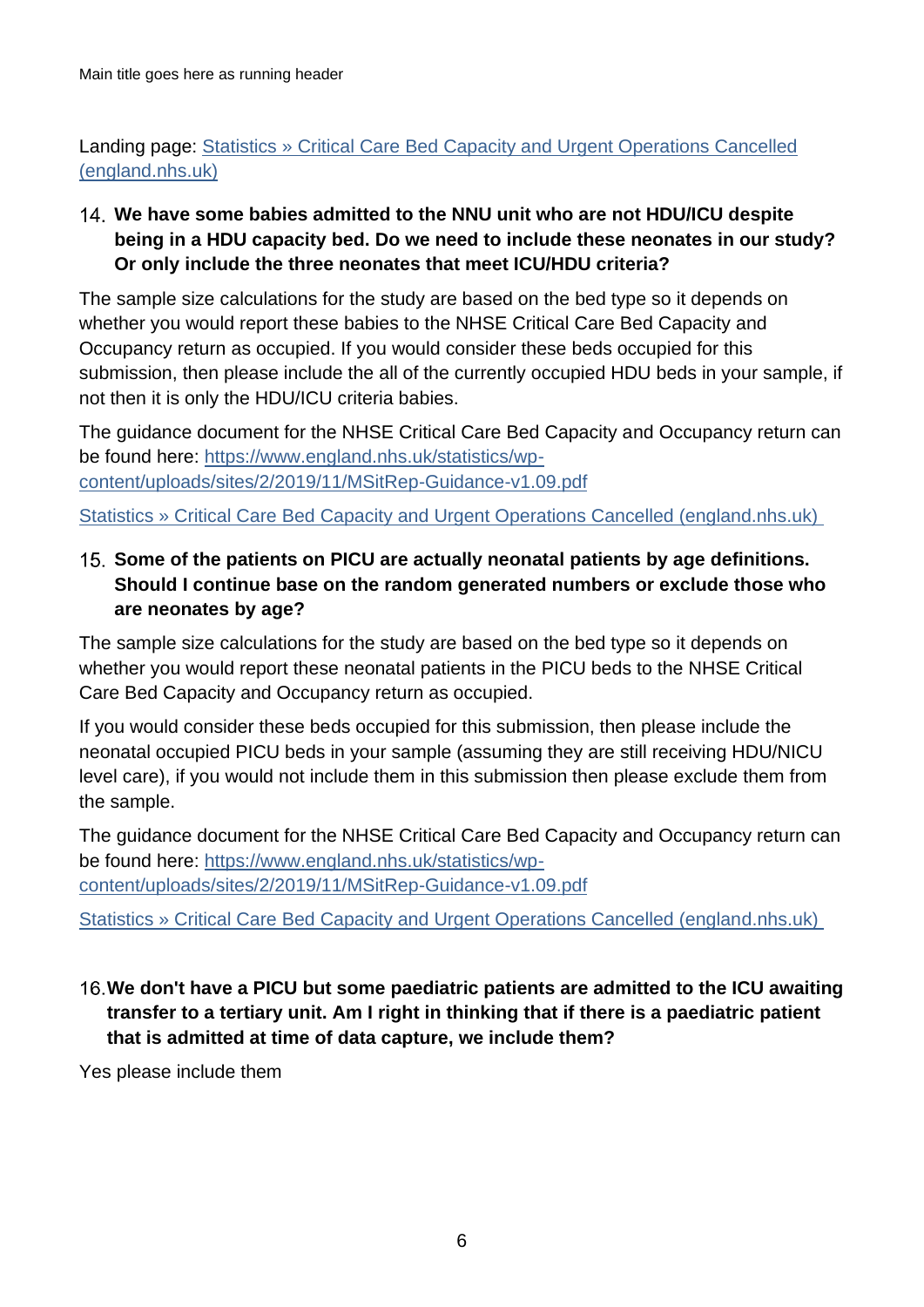## Selecting patients

#### **Do I randomly select 20 patients across the ITUs in my Trust, or report the ITUs separately (up to 12 patients each site)?**

Randomly select 20 patients from across the ITUs for each patient age group (adults, paediatrics and neonates) in the Trust that you have registered for. So, if you have registered to provide data for all three age groups, 20 patients would be randomly selected across all adult ITUs, 20 patients for all paediatric ITUs and 20 for all neonatal ITUs (up to 60 in total). The surveys for each different age group can occur on different dates within the survey window.

#### **We only have a total of 10 ITU/HDU beds, do we just do all on one day?**

It is up to 20, if you only have a maximum of ten ICU beds in your Trust then you would complete for how many are in the ICU on the day in the study period that you have selected for the PPS. Only on the one day. However, if you have more than one ICU in the Trust the Trust needs to complete up to 20 - which might mean over more than one ICU.

#### **We have multiple ICUs across 5 sites, would we be doing 20 cases /site or 20 across all 5 sites?**

You will be randomly selecting 20 cases from across all 5 sites

#### **If we are registered for adult paed & neonate it would be 20 for each age category, so 60 in total?**

If you are registered for adults, paediatrics, and neonates, then it would be up to 20 for each age category

#### **Would it be 20 patients in PICU and 20 Patients in NICU?**

The invitation email will have specified which age groups your Trust has been invited to. If selected for both PICU and NICU then yes it would be up to 20 for both. However, if you have only been selected for e.g. your NICU then it is only 20 for the NICU UNLESS you wish to do this for both.

## <span id="page-6-0"></span>General data entry questions

#### **Is there any particular time to complete the data on the day**

No

**For a patient record created, can this data be entered and completed by different persons, who are best placed to fill in the relevant details or should it be all done by one person?**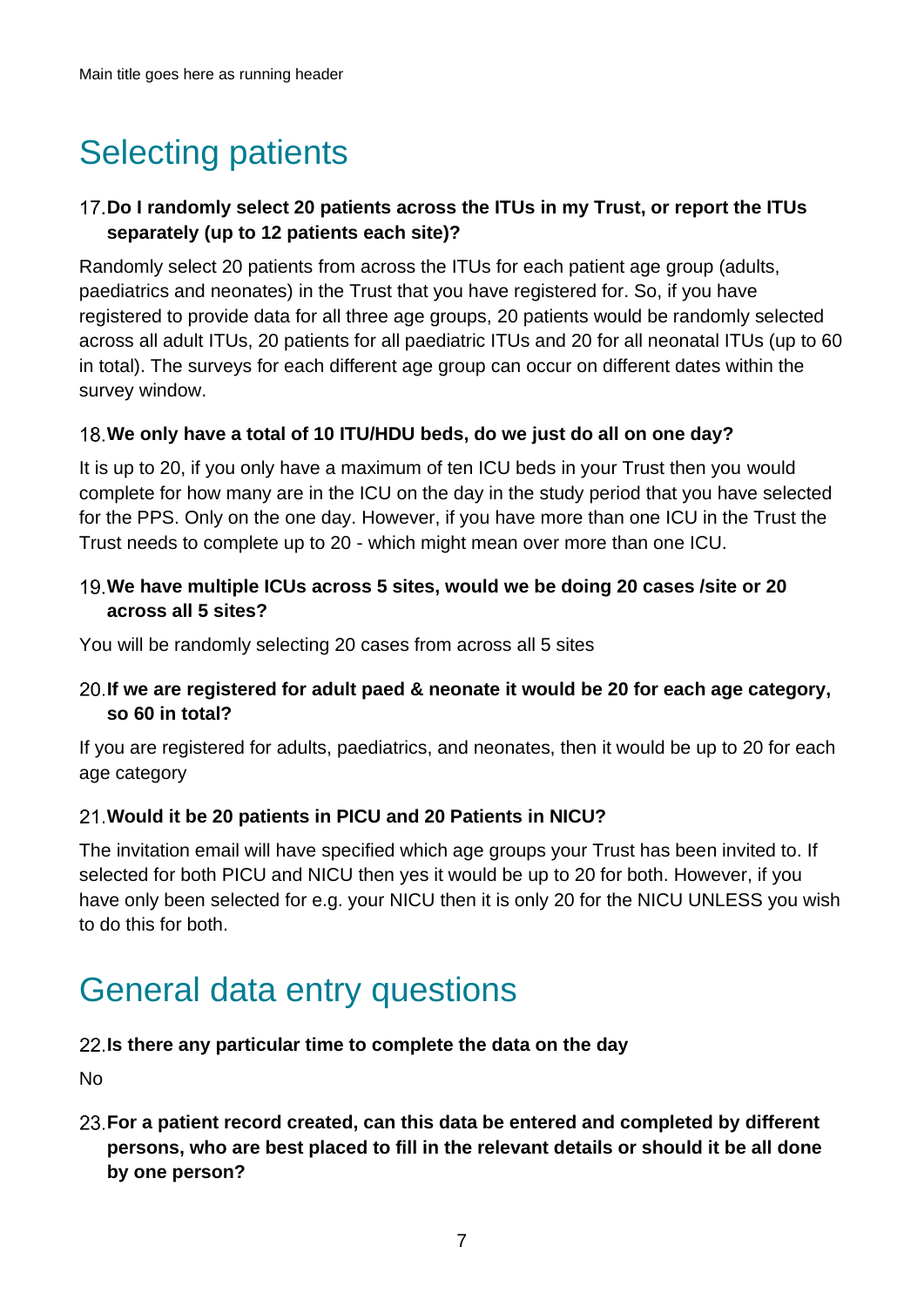This is up to the individual trust, but you can save the patient details by completing the first two tabs (patient details and patient details 2); then yourself or another registered user can log in at a later date to complete the record. Each time saving will allow you to resume data entry at a more convenient time

#### **Will there be the option for other users to be added by ourselves? (i.e. one junior doctor collecting the data) or will they have to use our login details?**

Individual users who will be entering the data will need to register separately; Please note the email and name of the data entry user will have to match the details provided in the Select Survey.

We can have more than one user per Trust. However, we would need to have email authorisation from the person who completed the SelectSurvey as we are acting as gateway to patient data and cannot know who in each ICU/Trust can have access. We usually have a Local Administrator who then acts as gatekeepers for their organisation, but as the PPS is a short survey we wanted to cut down as much of the admin on your side as possible

#### **You'd like a lot of data. How long do you expect this to take per patient?**

That is very difficult to answer, if you have a patient who has very few interventions etc or lots of "no" answers whereby no further questions are triggered it will take much less time than for a patient with lots of information to enter. The ICU and Trust-level data entry should only take about 10 minutes apiece and they are one per Trust and one per ICU.

## <span id="page-7-0"></span>Patient case capture

#### **For usual residence of neonates do we submit data for the mother (Question 21)? For example, if the mother is a UK resident, do we submit this for the neonate?**

Yes, choose the mother's usual residence

#### **What is the time period for chemotherapy (Question 78)?**

Whether the patient is currently undergoing chemotherapy for cancer treatment or received chemotherapy in the four weeks prior to the date of interest.

#### **What if they have more than one CVC or PVC (Question 83, 84, 86, 87)?**

If multiple CVC or PVC in place simultaneously, then please provide the date of the oldest one - as that provides us with the full time at risk of developing an infection

#### **Would an umbilical venous catheter be classified as a CVC or a PVC?**

An umbilical venous catheter should be classified as a CVC.

#### **Do you want this information inputted for every patient admitted to HDU/ITU**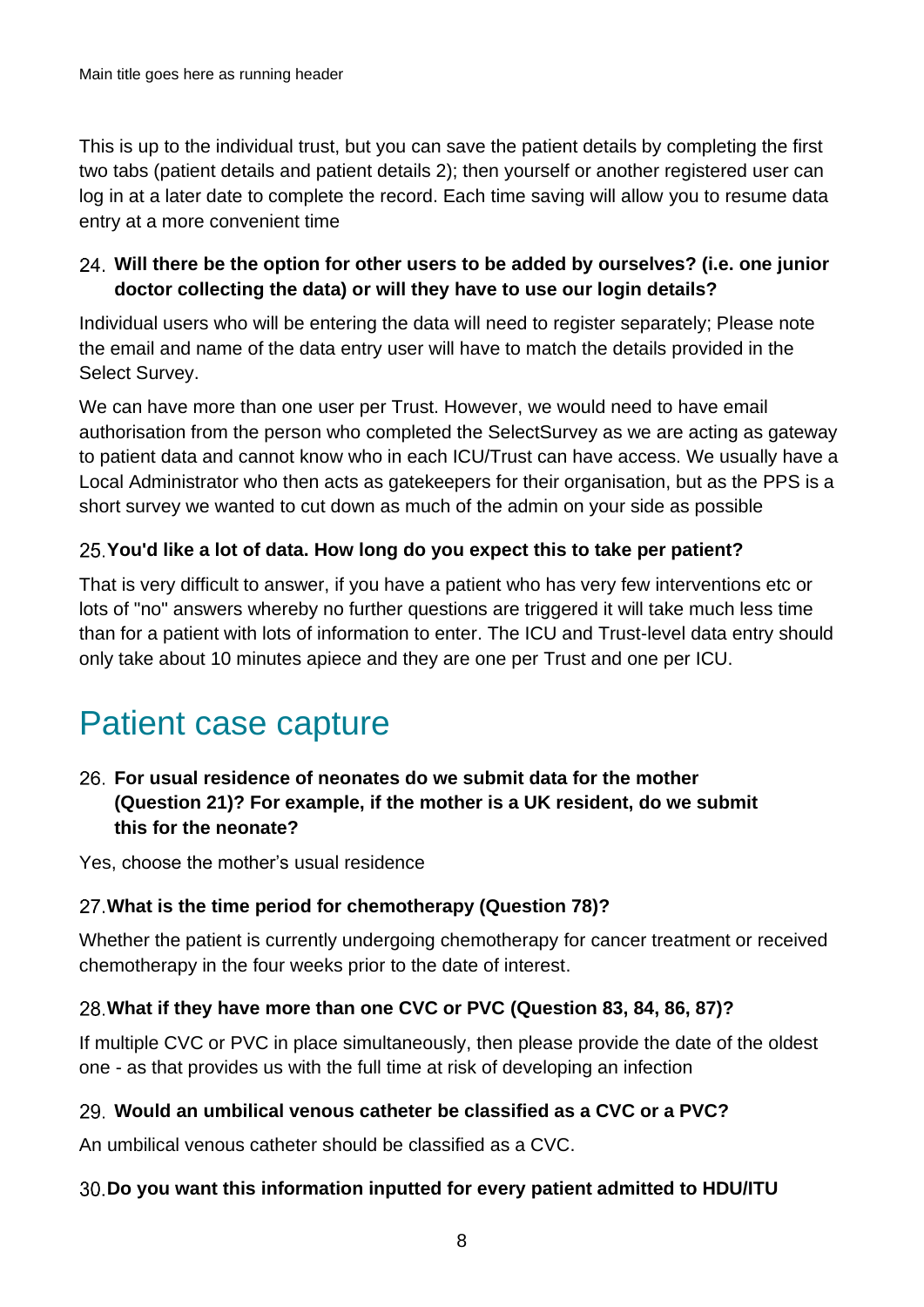The information on each patient should be provided for each randomly selected patient in the ICU on the date of the survey (a single day within the two week survey period)

#### **Do need the consent from the patient before swabbing?**

No, this is an audit so we are not asking for any additional swabs or tests. Report what you test (even if you do not do any tests) for the chosen survey date

#### **If we don't routinely screen for CPE, do we do any additional swaps?**

No - as an audit we cannot ask you to do anything you would not already do But please make sure that you add this to the ICU or Trust level data collection which covers your screening policy so we can analyse the patient level data in light of that - thank you

#### **We only screen ex utero admission to the neonatal unit for CPE therefore we have very little information to submit**

That is fine, half of this PPS is for us to establish screening practices as well as prevalence. We need to established the screening practice to be able to interpret the prevalence, so if you can complete the information even if it is that all of the patients were not screened, that is still really useful to the PPS.

#### **Question 52 'CPE on admission to Trust' for neonates - if we haven't screened them on admission as they don't meet our criteria do we put 'no' or 'unknown'? For inborn neonates should the response be "no" or "unknown" for 'CPE on admission' question?**

Q52 'CPE on admission to Trust' refers to whether a patient is known to have CPE on admission (for example, because they were coming from another Trust).

For a neonate who has been admitted to the Trust from birth (inborn), the date of admission is the date of birth therefore the 'CPE on admission to the Trust' should be unknown.

#### **Question 53 – 'CPE screening on admission to Trust' for neonates**

For a neonate who has been admitted to the Trust from birth, the date of admission is the date of birth. Therefore, if the neonate was not screened at birth, the 'CPE screening on admission to the Trust' should be unknown. If the neonate was screened at birth, please indicate the screening result.

Note. For neonates admitted to the Trust after birth (for example transfer at 7 days for another Trust), where the admission date is unknown, please record the admission date as the neonate's date of birth.

#### **Question 54 - 'CPE on admission to ICU' do we assume 'no' if we haven't screened them or put unknown?**

This question asks whether the CPE status is known on admission to ICU, that is, if there was no prior screening information available when the patient was transferred to the ICU, then the status should be 'Unknown'.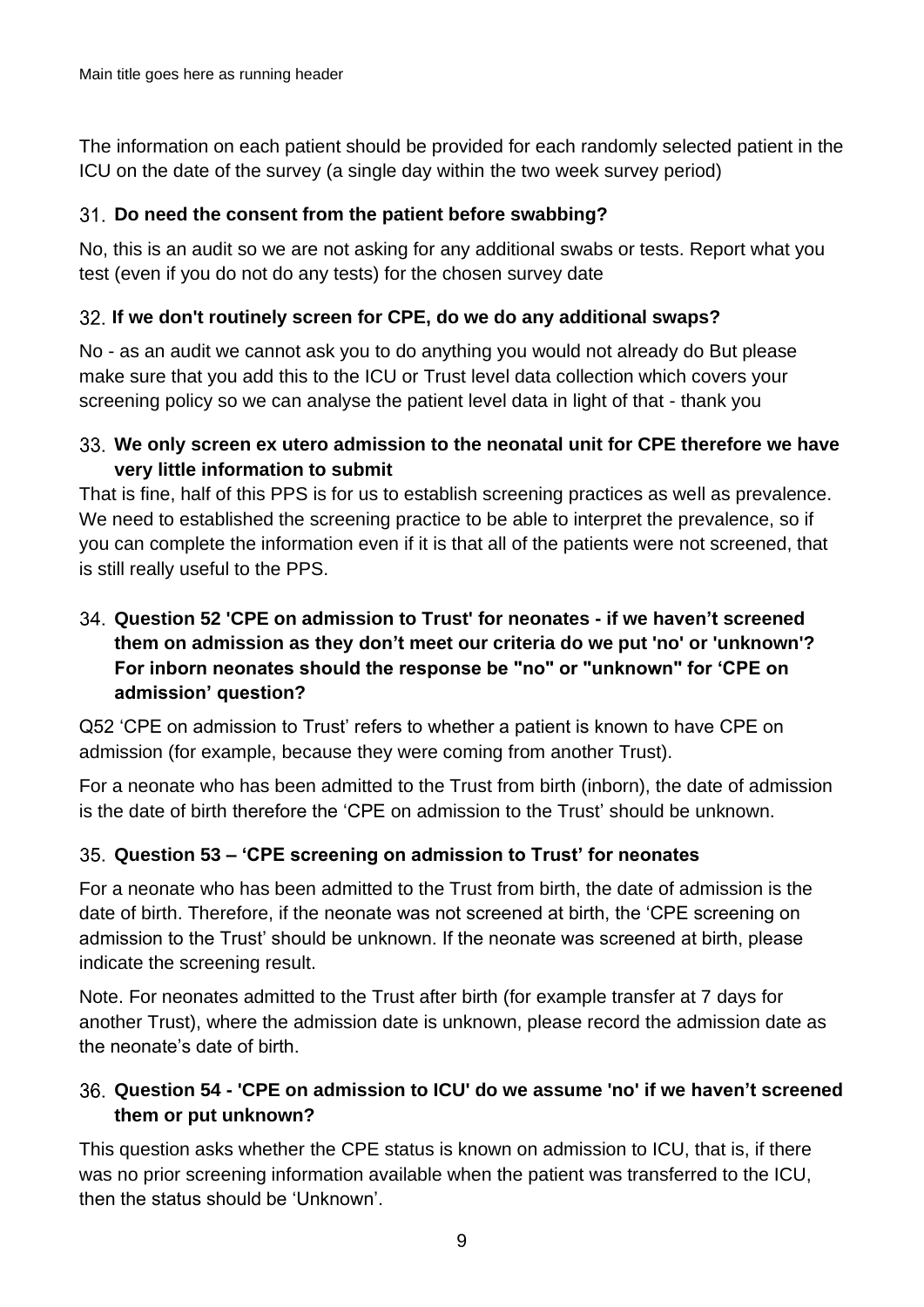If a neonate was born and immediately transferred to ICU and/or there was no prior screening information at the time of admission to ICU, the response should be 'Unknown'. For neonates who were born in the hospital but at the time of transfer to ICU prior CPE screening information was available (for example because the neonate was screened at birth and 5 days later transferred to ICU), then please indicate the screening result.

For question 56 'ICU admission screen' indicate whether the patient was screened on admission to ICU and Q58 'Result of ICU admission screen' please indicate the screening result.

#### **Question 29- For inborn neonates when documenting admitted from labour ward should that be documented under "other"?**

For neonates delivered in another part of the same Trust, when documenting where they were admitted from you can indicate the setting as "other".

## <span id="page-9-0"></span>Data capture system

#### **I have a DCS account but it appears locked. How do I unlock this?**

You will need to send an email to either ICCQIP@phe.gov.uk or [mandatory.surveillance@phe.gov.uk](mailto:mandatory.surveillance@phe.gov.uk) depending on whether it was an ICCQIP ICU or HCAI account and ask them to unlock your account

#### **If you already have a DCS account will this be a new option on the drop-down at login?**

You will have to register for the new role type, have the new role authorised and then verify your account, but you will not need to re-add security question answers etc as the new role would then be added to your current account. When you login you then select the CPE ICU/Trust user type when entering data for the PPS

#### **Do we need a separate log-in from the HCAI DCS one?**

There is no need for a separate login, but you need to add the new role to your account - you still need to go to "Register" and act as if registering for a new account for this role. Your new request will need to be authorised by UKHSA and then you will receive an email for verification but then the role will be added to your own account and then login as usual and select the relevant PPS role from the role drop down when you log in